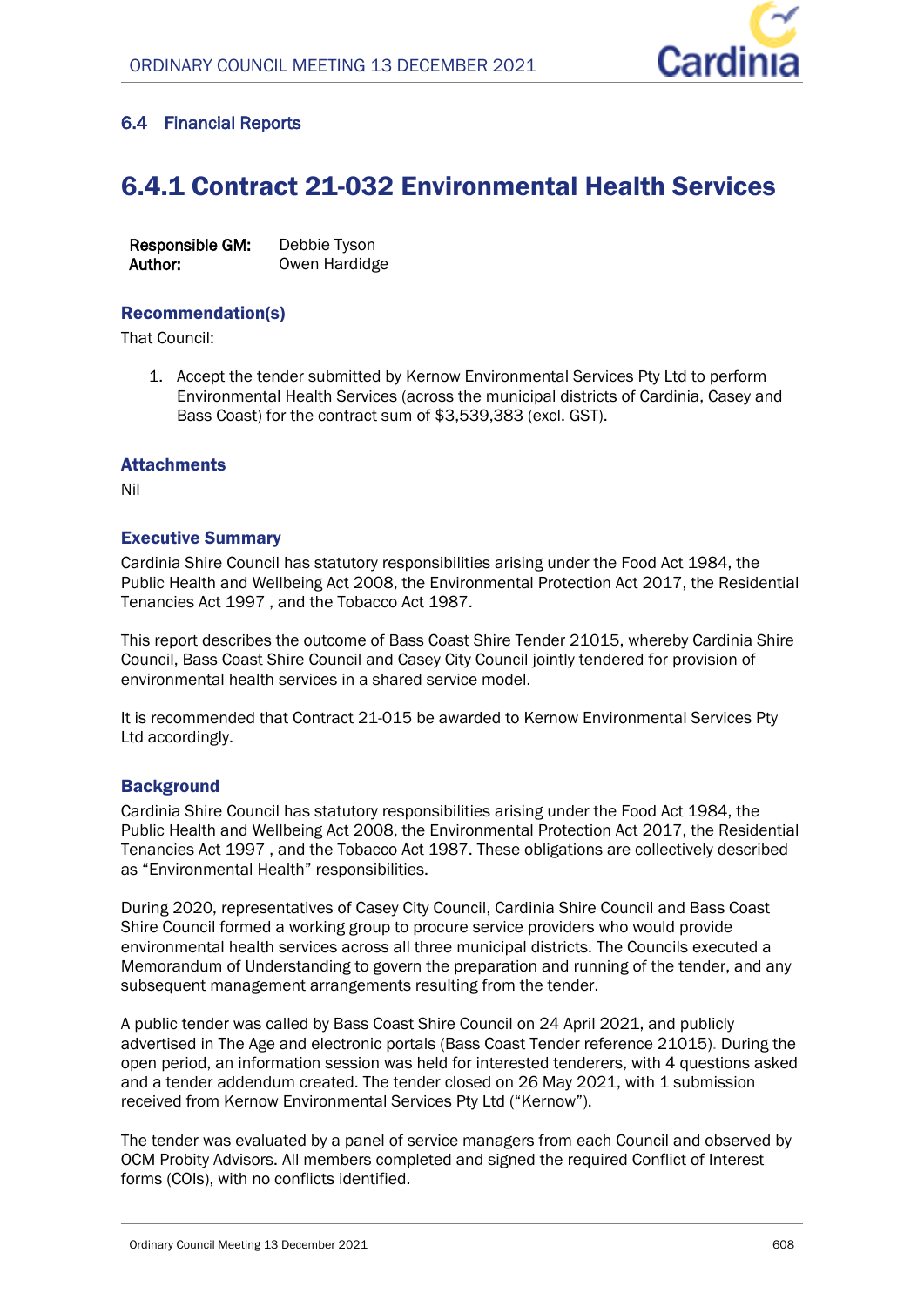# **Evaluation Plan/Criteria**

An Evaluation consisting of the criteria as shown in the table below, was scored against the tender received for both weighted and non-weighted criteria to ensure the viability of the submissions and to ensure that value for money results were achieved.

|                                        | Criteria<br>weighting | Sub-weighting | Returnable<br>Schedule reference | Schedule description                                |
|----------------------------------------|-----------------------|---------------|----------------------------------|-----------------------------------------------------|
| <b>Operational Service</b><br>Delivery | 45%                   | 20%           | Schedule 9                       | <b>Shared Services Operational</b><br>Delivery Plan |
|                                        |                       | 15%           | Schedule 10                      | Innovation and Service<br>Optimisation              |
|                                        |                       | 10%           | Schedule 11                      | <b>Relevant Experience</b>                          |
| Personnel and<br>Qualifications        | 25%                   | 15%           | Schedule 12                      | Capacity and Experience of<br>personnel             |
|                                        |                       | 10%           | Schedule 13                      | Capacity and experience of sub-<br>contractors      |
| Quantitative (Price<br>criteria)       | 30%                   | 30%           | Management Fee and Service Costs |                                                     |
| <b>Best Value</b>                      | 100%                  |               |                                  |                                                     |

## **Tender Assessment**

The tender was assessed and scored using the above criteria by each panel member independently, with a subsequent meeting held to discuss submissions and determine a final consensus score.

Notwithstanding the single tender received, the panel assessed the tender very highly, especially in respect of the proven capacity of Kernow to provide the services tendered. The tender also demonstrated a level of sophistication and practicality in their proposed plans to delivery shared services across multiple municipalities. It should be noted that a shared service structure for regulatory work is believed to be novel in Victoria.

Kernow have provided environmental health services for over 20 years in the Victorian legislative context, including at Brimbank CC, Mitchell SC, Baw Baw SC, Pyrenees SC, Moira SC and Wangaratta Rural City Council, as well as Casey City Council and Cardinia Shire Council. These Councils consistently report a high quality of service and benefit from the technical expertise of their staff cohort which individual Councils could not reasonably expect to retain if providing the services at a single-Council level.

Importantly, the tender demonstrated a very high level of sophistication in respect of providing a joint service, including a well developed appreciation of the unique legal limitations that effect regulatory services when conducted across municipal boundaries. That level of understanding by the tenderer provided all of the participating Councils with confidence in the capacity of the tenderer to provide the service across all three Councils, while retaining the individual decision-making and liabilities for each participating Council.